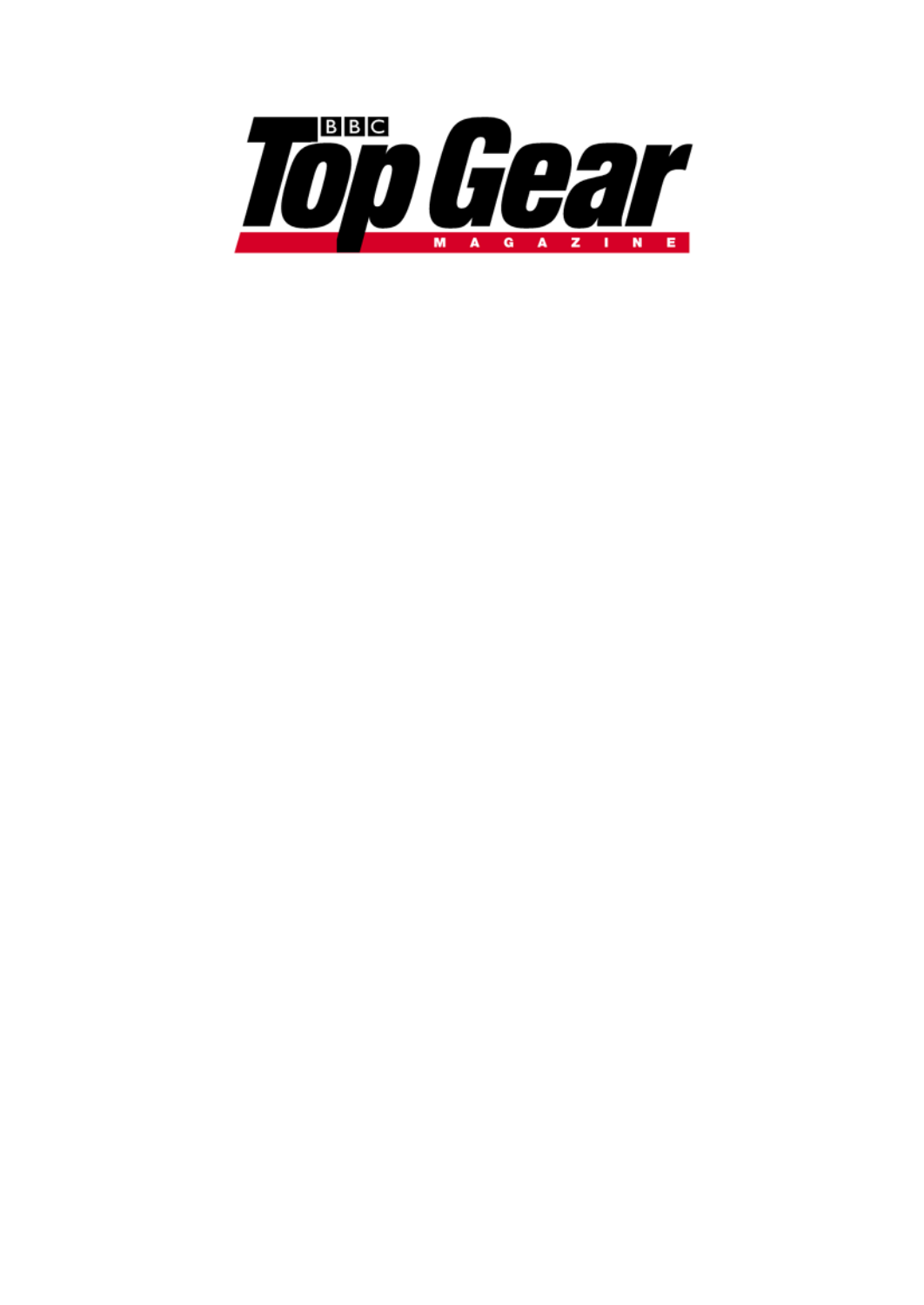## Tiff's first impressions weren't good, but we've given the Audi TT a second chance at the hands of another TT**ING**

driver. We put it to the ideal test: a thrash round the Isle of Man TT course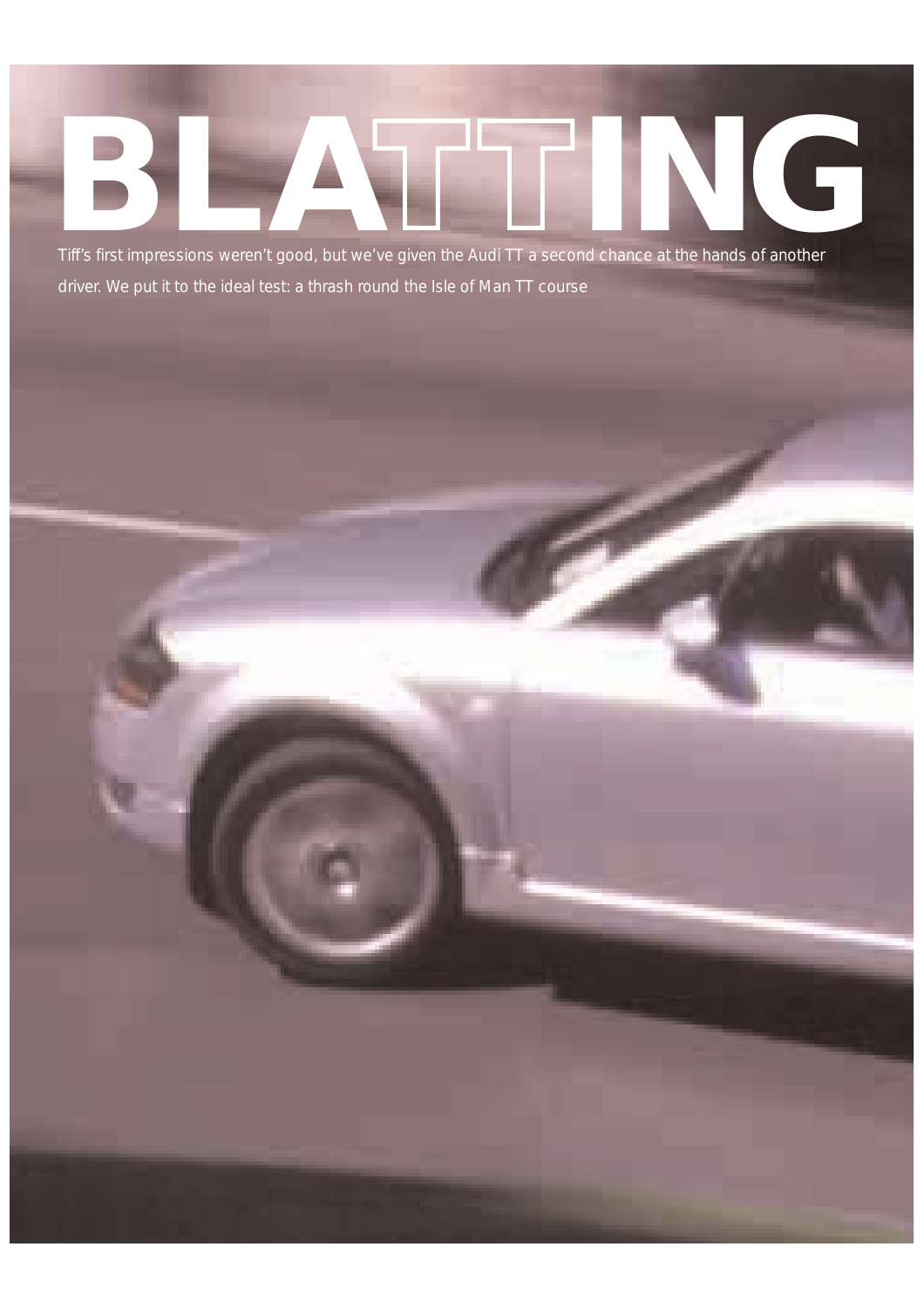

**Story** Angus Frazer **Photography** Jim Forrest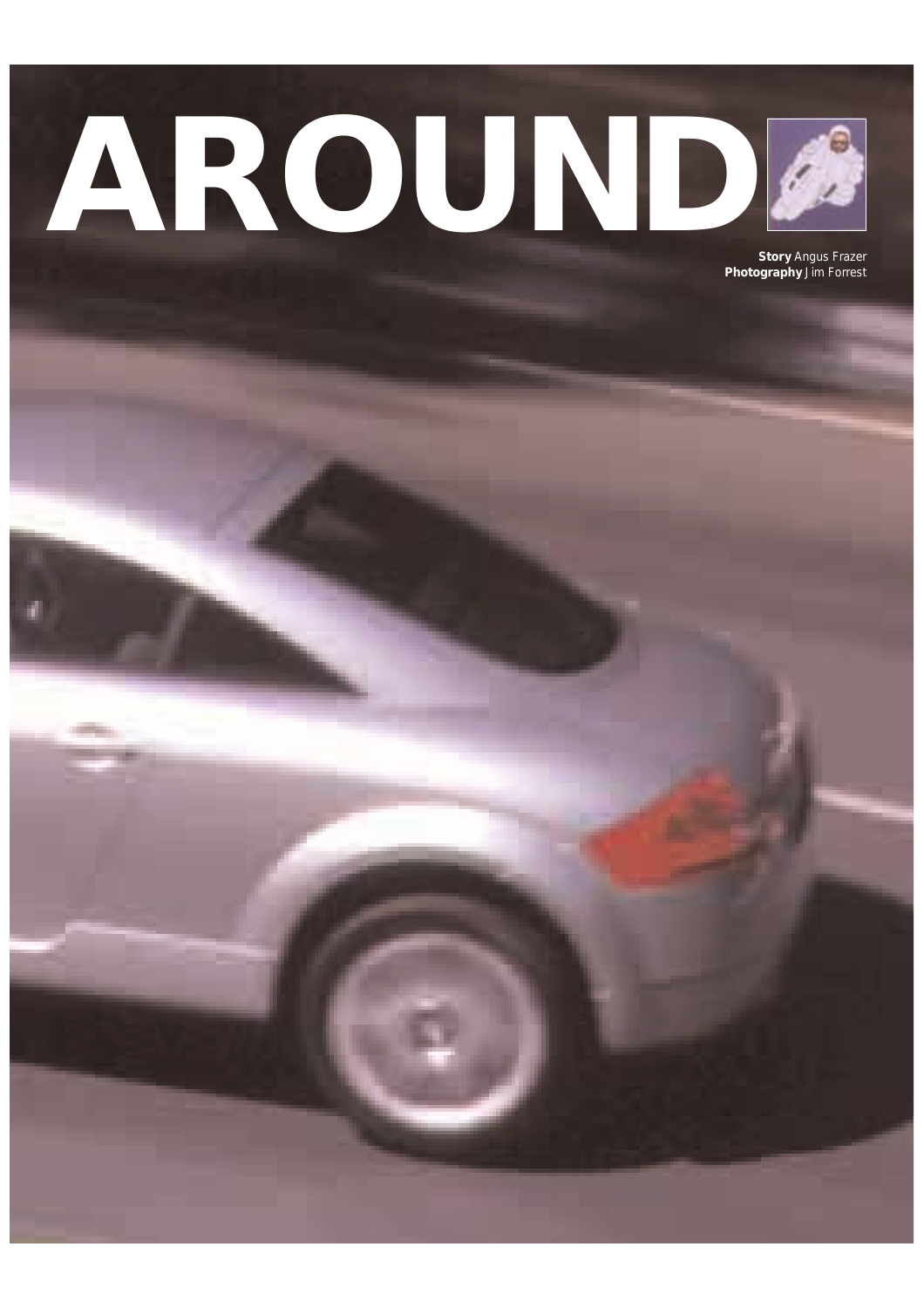



It's only 7.30am but it's shaping up to be a fullon sunglasses sort of day. One of those days when the sun just doesn't stop shining. Excellent. It's also going to be a fine day for enjoying the freedom of the open road.

Here, the roads are still open and the word freedom isn't just a drivers' dream.

'Here' is a very long way from the M25 and as it's May 18, the day of the truckers' blockade, that makes things quadruply good. Because here is the Isle of Man. Here is the thirty-seven-andthree-quarter-mile TT course. Here speed limits are few and far between.

There's more. On Douglas seafront sits today's transport. Crouched between a Renault 5 and a Vauxhall Corsa, it looks as though it's come from another world, like something that's just tumbled out of a Saturday morning cartoon. But it hasn't. It's simply escaped from a design studio.

This is the Audi TT. It first appeared as a wild and wonderful – but surely never to be made – concept car, at the 1995 Frankfurt Motor Show. Well, it has been made and this, one of the first right-hand-drive production cars to arrive in the UK, looks near identical to that show car. It has done a lot more than merely 'retain several key styling elements', as is usually the case. The TT looks just as outrageous on the road now as it did on the stand then.

There have been some changes, of course, and for the record here they are. The production car has additional triangular windows in the rear pillars, bigger air intakes under the front bumper, a different grille, slightly longer rear end, different tailpipes and repositioned rear lights. And that's it.

I'm not going to dwell too long on the styling. Photographer Jim Forrest has taken enough pictures for you to judge for yourself. Suffice to say, the TT looks absolutely stunning. It's quite clearly one of the best looking cars in the world. If you don't agree, then nothing I can write will make you change your mind; maybe a psychiatrist could help. Anyway, time to go for a drive…

Shuffling out of Douglas with the rest of the early morning traffic, the TT rides the town streets firmly, shuddering over the occasional pothole. Heading out on the A1 towards the village of Union Mills, the ride improves at speed, although the TT's chassis still feels taut. There's too much traffic around and too few overtaking opportunities just now to tell much else, but at least it provides time to examine the interior.

All too often a new sports car looks fantastic from the outside, only for the interior to be a huge disappointment. Some cars have got it right over the past few years – witness the Fiat Coupe, the Lotus Elise and the Alfa Romeo 156 – but the interior of the Audi TT simply blows them all away.

The only criticism is that the steering wheel could be smaller, but otherwise everything else is pretty much perfect. There's lots of black leather and black high-quality plastics.

There's also lots of aluminium… lots and lots of aluminium. Aluminium rings with eight dimples set into each one appear everywhere – on the steering wheel, on the air vents at the bottom of the gear lever gaiter and on the gear lever knob. The glovebox lid and stereo flap also get the aluminium treatment. It gives the interior architecture a slightly exposed, hard-edged industrial feel, although the TT also



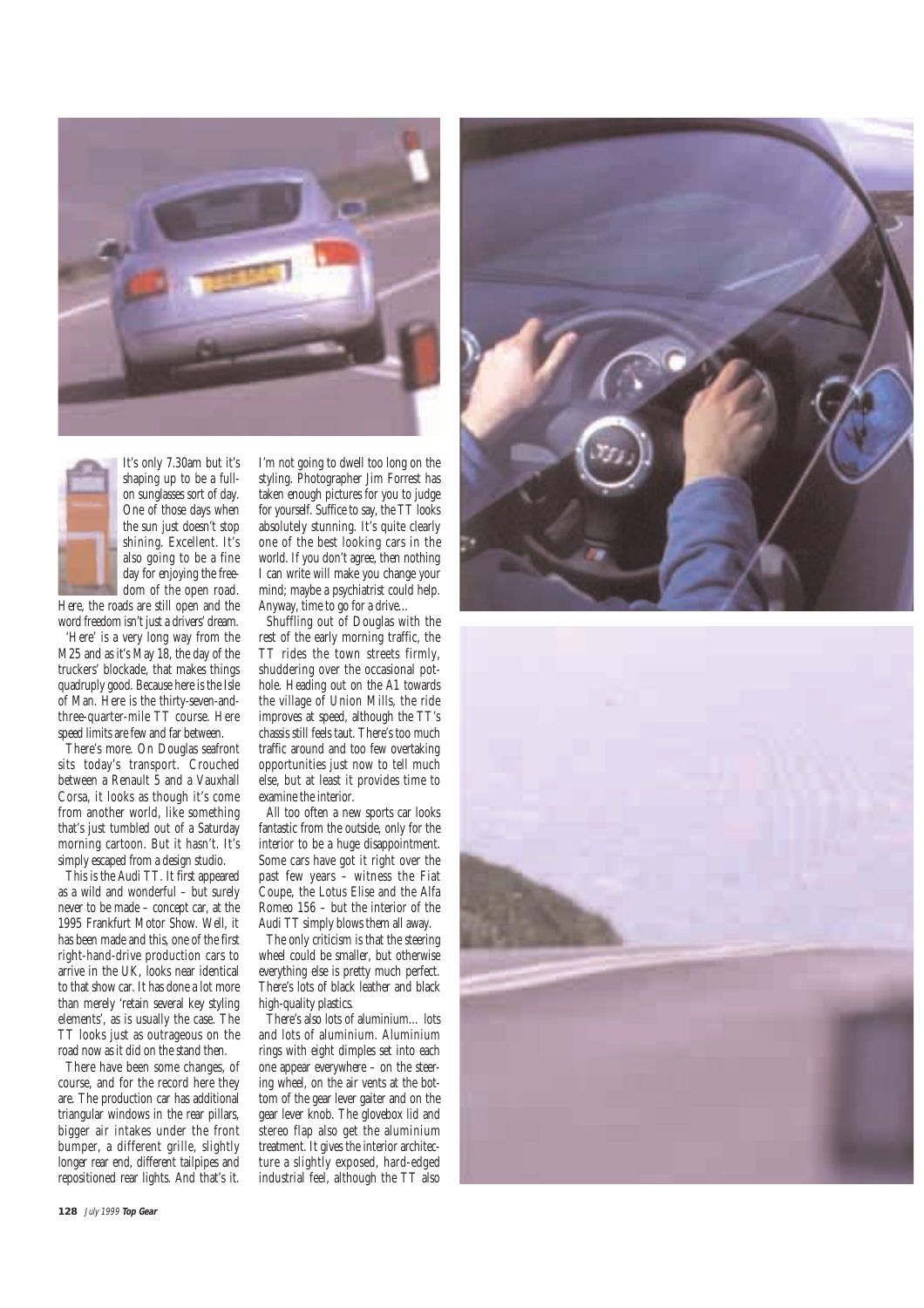







feels very much like a racing car inside.

The instrument dials look great and are perfectly positioned. All the switchgear feels good to use, especially the ventilation controls. To adjust the temperature or the fan, there's no need to swivel the control right round as with most cars. Instead, the control just clicks forward a few millimetres. Some cars have sequential gearchanges: the TT has sequential aircon control.

The two leather-padded struts which link the dashboard to the centre console are also unique. Tall drivers might find that they restrict legroom, but they certainly add to the racing car ambience of the interior, as do the perforated stainless steel, rubber-studded pedals. The final pieces in the racing car jigsaw are the TT's deep dashboard and steeply-raked windscreen.

Driving along the tree-lined stretches of the TT course is at times like travelling through a living tunnel. Where the intertwining leaves and branches overhead are thickest, the Audi's cosy cabin darkens further. But then the sunlight slashes through. It can be instantly blinding, or cause a disorientating strobe effect that must be terrifying on a racing bike at 180mph.

By Ramsey the lowland section of the TT course has finished and the mountain section back to Douglas is about to begin. It's much more open, much easier to overtake and essentially the best place on the island to unleash the TT. Except that 'unleash' may not be quite the right word, for while TT's technical spec is certainly adequate, it isn't quite up to the exotic level suggested by the revolutionary exterior and fantastic interior.

Forget any thoughts about a midmounted V6 with rear-wheel drive and double wishbone suspension all round.



The TT shares its basic floorpan with the Audi A3, SEAT Toledo, VW Golf and Beetle, and Skoda Octavia.

But this is an Audi quattro after all, so the drive goes to all four wheels. The TT's front suspension is MacPherson strut, with a multi-link rear. However, it also gets a sports suspension package along with front and rear anti-roll bars, so it is a lot closer to an Audi S3 under the skin than it is to a Skoda Octavia.

The flagship model – the £29,650 version – produces 225bhp, but that's a few weeks away yet. This is the more affordable, less powerful, £26,645, 180bhp machine. It gets the same 1781cc, 20-valve twin-cam engine as its big brother, but has to make do with a smaller turbocharger and one intercooler instead of two.

So, as I line up the TT for the long uphill climb from Ramsey, I'm in two minds. As this is the lower-powered version it might be just a little bit disappointing… but then again, 180bhp has just got to be fun.

It has to be said, from a standing start, especially uphill, the TT's engine doesn't feel electrifyingly fast. Nor is there any evidence of the gorgeous Porsche Boxster-type wail that its looks hint at. In fact, the four-cylinder turbo sounds just a little bit flat and dull, even harsh, in first and second gears.

Not unlike the S3, the TT does its best and most refined work in fourth and fifth. There's certainly no hint of turbo lag, and in fact the turbocharger would be hard to spot if you didn't know it was there. In-gear acceleration is good, but in a straight line on the flat the TT's performance is nothing more than reasonably brisk.

Thankfully, the five-speed gearbox is good, with a solid, direct throw,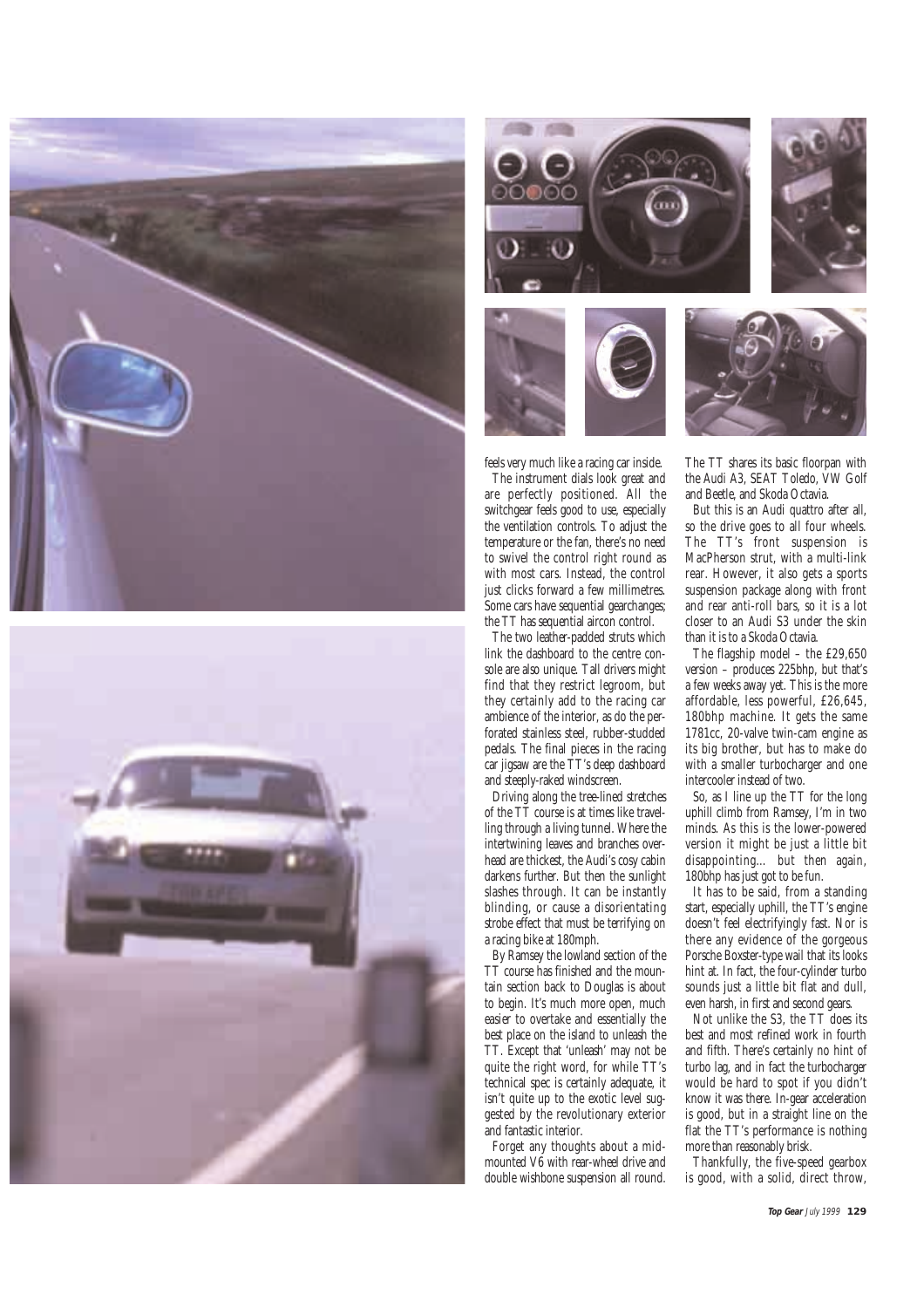





although it's not ultra sharp or short and isn't the perfect sports car gearchange. The clutch pedal has a solid, meaty feel to it but it is very easy to use. Similarly the brakes feel very strong and dependable, and it's only after extreme usage and abusage that there's any hint of fade.

Along with anti-lock, EBD (electronic brake distribution) is a standard fitment designed to keep the car stable under heavy braking. It works well. Even when braking very late on the bumpiest section of the mountain, the TT never feels as though it is going to lose its composure.

We leave the mountain with the sun still shining and head off on a second lap of the course. Although a lot of the traffic has cleared, it's obvious that the mountain course is by far the best place to be. So the TT gets turned around and pointed back up the hill. While the motorbikes can race round only one way, there's nothing to stop us going in each direction. And that's pretty much how the morning slips by, getting acquainted with the TT and the TT, if you see what I mean.

Getting to know the Audi's ways isn't difficult – it's a car that's easy to drive right from the word go. Turn the wheel and the steering likes to roll up for work in a fairly relaxed frame of mind. It doesn't jump to the task in hand immediately, but once it's there, it puts in an honest day's work. Yes, there is a slight delay before the steering starts working, but only compared with a very few cars.

Yes, there are certainly cars that have steering with a bit more feel, but the TT is still very good in this area. Occasionally, with a lot of lock wound on, the wheel can kick back through your hands, but it's not really a problem

or a regular occurrence out on the road. Heading out of Ramsey, the hairpin bends force the TT into understeer, but they're so tight that I suspect anything would push its nose wide here. There is a bit of body roll, perhaps more than you might expect considering the firm ride, but it's only slight and certainly doesn't detract from the enjoyment of driving the thing. Tight corners aside, the TT's handling feels clean and neutral.

Our car came with optional 17-inch alloy wheels and  $225/45$  ZR17 Michelin Pilot SX rubber. The normal size is 16 inches, but the bigger 17 inch tyres and rubber add only another £605 to the price. In the dry at least, it's very hard to make the TT break grip. Along with EBD comes an EDL (electronic differential lock) in the front axle. Audi describes these aids as 'electronic co-pilots' designed to help the driver. Is it the automotive nannystate gone too far on what is, after all, supposed to be a sports car? Well, on this 180bhp version there is very little evidence of electronic interference.

Having said that, the TT is not a car you are going to flick easily sideways and hold in great, four-wheel-drive power slides, but it will pop out its tail on lift-off oversteer without too much provocation. During the morning the worst bumps that the mountain can throw at the Audi fail to agitate its suspension. It copes admirably, never once feeling out of its depth.

We stop for a quick bit of lunch at the Creg Ny Baa pub at the bottom of the mountain section, before heading off to try the Audi on some other Manx roads – the lumpy type that the rally boys have to tackle on the Manx Rally. Places like Tholt-e-will must be a rally engineer's biggest headache and



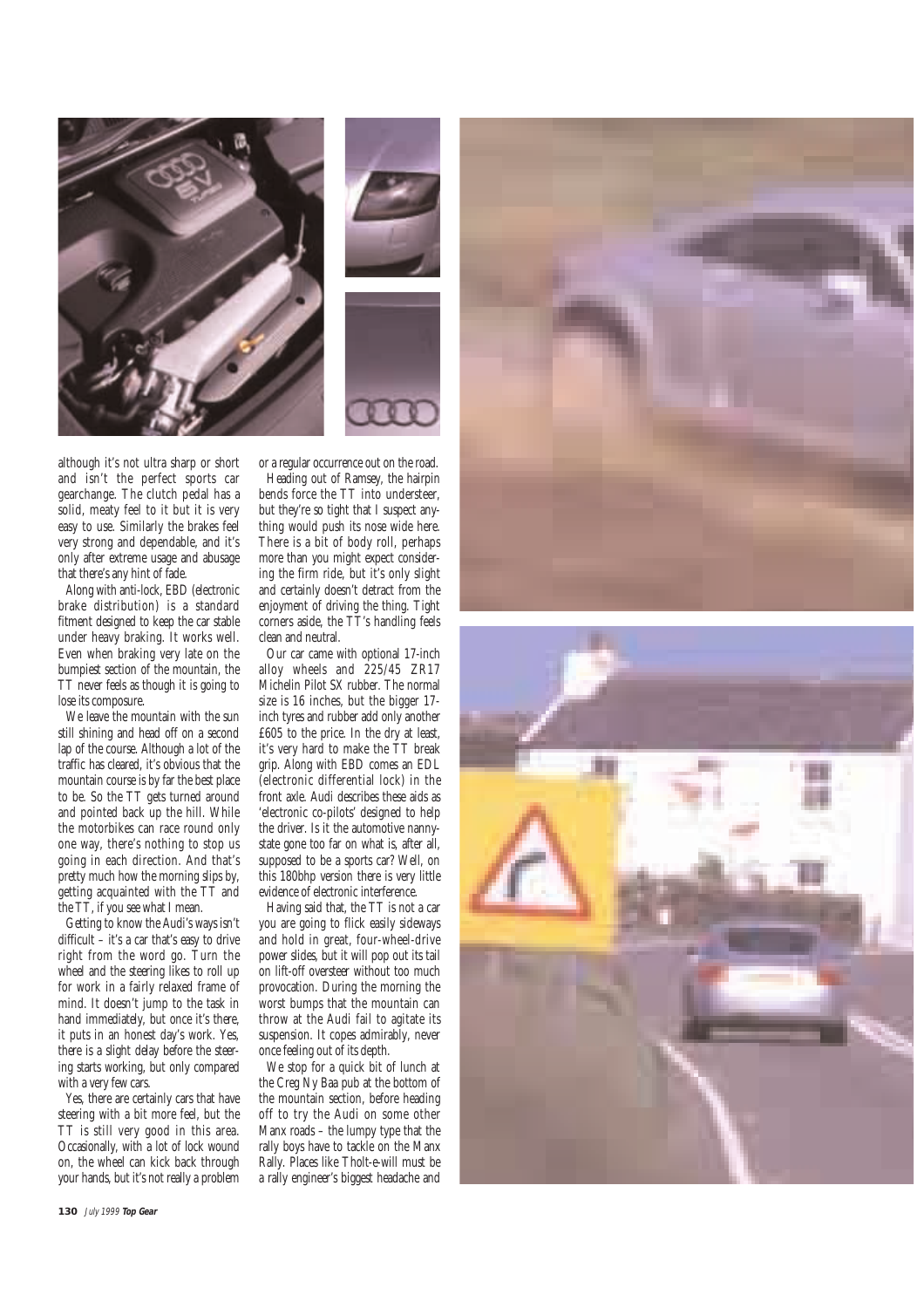







a driver's worst nightmare. Trying to drive it quickly while keeping all the TT's tyres on the tarmac is just not possible. But then I remember the BMW M3, TVR Cerbera and Toyota Supra feeling equally fazed and being bounced equally skywards along this very road, when we came here for our July 1996 cover story.

More of the island and its bumpy roads are explored, but by late afternoon we're back on the TT route. The first two TTs were held here in 1905 – one for bikes in May and one for cars in September. NSU, the company that eventually became part of Audi, raced motorcycles here as early as 1911. The well-researched Audi press pack reveals that the marketing people were doing their stuff as long ago as 1967, when a sporting version of the small NSU Prinz was badged 'TT'.

It's a glamorous label all right, but one that sits a little uneasily on a car with twin airbags, head and thorax front side airbags and a host of state-ofthe-art electronic safety aids.

Make no mistake, the TT circuit is a fantastic place. But there's a hardness about it, a primeval feel that's a world away from the safe, air-conditioned world where the Audi TT was created. When people get it wrong, or maybe when they just get unlucky, they die here, all too easily. The little posies of flowers dotted around the course are testament to it, and when we pass Creg Ny Baa for the last time in the fading light, there's a 'Police – Accident' sign and a long score mark in the tarmac that wasn't there at lunchtime.

While the Audi TT survives the TT course, the next day brings three new challenges as we leave the ferry in Liverpool. The first, the long motorway haul, is no problem. The TT is quiet and comfortable, more so in the driver's seat than the slightly crampedfeeling passenger side. It's even practical, for there's a large boot and the rear child seats can be folded down quickly to double the space if required. There's plenty of clever stowage space and a decent equipment level. Leather seats and air-conditioning are standard and this is most definitely a car that could be lived with every day.

Sadly, when we reach journey's end at the Millbrook Proving Ground, the TT doesn't live up to Audi's performance claims in its second challenge. The company claims 0-62mph in 7.4secs, but today our car will do no better than hit 60mph in 8.7secs. With more miles it should improve on that, just as the 20.1mpg figure could be bettered with gentler driving. But these are the figures we get, and for now that is how the record stands.

Further still, for the record of today's final challenge, Tiff is sticking to his guns, defending and confirming what he first said about the TT in the October 1998 issue. You can read what he says in the panel on page 133.

I know what he means. It is true that Audi has created a sports car which looks revolutionary both inside and out, yet doesn't drive like the world's most advanced sports car. It's a shame.

But does that really matter? Personally, I really don't think so. Because, although it may not be as involving as a Porsche Boxster or a Lotus Elise, the  $TT$  is still – and let's make no bones about this – a very good driving machine.

To me, it is much more desirable overall than either a Boxster or an Elise. It's not just the looks alone that give it that attraction, but the feel and the quality of the inside too. Tiff is